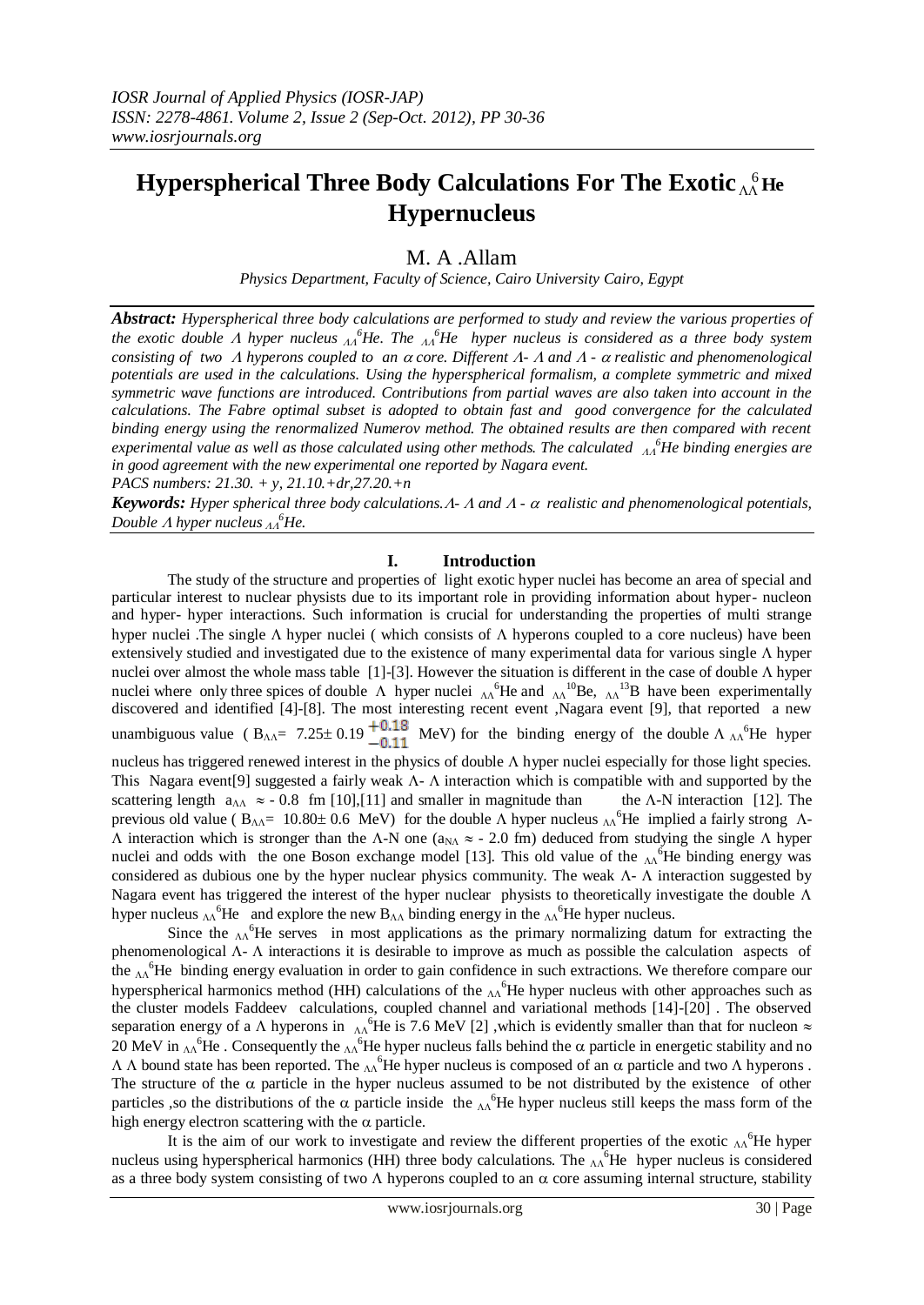and compactness of the  $\Lambda$ <sup>6</sup>He hyper nucleus. Different realistic and phenomenological  $\Lambda$ - $\Lambda$  and  $\Lambda$ - $\alpha$ interactions are used in the calculations. The Fabre optimal subset [28],[29] is adopted to obtain fast and good convergence for the calculated binding energy using the renormalized Numerov method. [35],[36].The obtained results are then compared with those obtained using other methods of calculations as well as the recent experimental one reported by Nagara event [9],[21]. We employ the hyperspherical harmonics expansion (HH) method to solve such a three-body system. This method is a powerful tool for the ab initio solution of the fewbody Schrodinger equation for a given set of interaction potentials among the constituent particles. This method has been used for bound states in atomic [22],[23], nuclear [24]-[33] and particle physics [25]. Attempts have been made to use it in scattering problems as well [34]. In the (HH) method, the wave function describing a system of N particles (in the center of mass system) is expanded in terms of a complete set of orthonormal functions of 3N-4 variables. The expansion coefficients are functions of a single variable that represents the length of 3N-3 dimensional vector. By substituting the wave function expansion into the Schroedinger equation describing the system, one obtains an infinite set of coupled differential equations for the expansion coefficients. The resulting set of coupled differential equations can be solved numerically by the renormalized Numerov method [35],[36] or the hyperspherical adiabatic approximation [27]. A multi pole potential is also obtained by expanding the two body interaction on a complete set of hyperspherical harmonics. This multi pole potential is very helpful and useful when used in the Schroedinger equation. As for the three-body system, the angular harmonics are functions of five angular variables. In order to determine the potential matrix of the three-body Schroedinger equation, the matrix elements of the multi pole potentials between a pair of such hyperspherical harmonics were calculated. The symmetry of the system under study rules out some harmonics from appearing in the set of coupled equations. Further, the centrifugal barrier terms occurring in the set of coupled equations grow considerably with higher harmonics. One can therefore, truncate this infinite set [28]-[29] and work with a finite set (Fabre optimal subset ) of coupled differential equations or a corresponding one dimensional integral equation. The (HH) method is essentially an exact one and more reliable than other methods. It involves no approximation except for a possible truncation of the expansion basis. By gradually expanding the expansion basis and checking the rate of convergence, any desired precision in the binding energy can, in principle, be achieved. However, the number of coupled differential equations and, therefore, the complexity in the numerical solution increases rapidly as the expansion basis is increased by including larger hyper-angular-momentum quantum number. The numbers of equations that have to be retained in any calculation using the (HH) method will, of course, depend on the nature of the potential used.

In the present work, the Fabre optimal subset [28],[29] was used to obtain a converged set of coupled differential equations in a single variable, namely, the hyper-radius. By numerically solving these equations, the eigenvalues and eigenfunctions of the hyper-nucleus  $\Lambda$ <sup>6</sup>He wave function were determined. In section 2 the (HH) method is presented including the different equations used in our calculation. In section 3 the numerical work and results are presented while the discussion and conclusion are given in section 4.Section 5 is devoted for references.

#### **II. Theoretical Work**

Let the position vectors of the two  $\Lambda$  particles denoted by  $r_1$  and  $r_2$ , respectively, and their masses by  $m_A$ . The position vector of the  $\alpha$  particle is denoted by  $r_3$  and its mass by  $m_\alpha$ . The total mass of the hyper-nucleus  $\Lambda\Lambda^6$ He is M=2m $\Lambda$  + m<sub>α</sub> and the mass of  $\alpha$  particle is taken to be m<sub>α</sub> = 4m and that for the lambda  $\Lambda$  particle is taken to be  $m_A = 6/5m$ , where m is the nucleon (proton or neutron) mass. The Jacobi coordinates set used by Clare and Levinger [37] was chosen here:

$$
\eta = \alpha(r_1 - r_2) \tag{1}
$$

$$
\xi = \beta(r_1 + r_2 - 2r_3)
$$
 (2)

where

 $\alpha'$   $\alpha''$  $\alpha = \sqrt{\frac{2m_A}{\sigma^2}}$  and  $\beta = \alpha$  $m_{\scriptscriptstyle\wedge}$  +  $m$ *m and*  $m_{\scriptscriptstyle\wedge}$  +  $m$ *m*  $^{+}$  $=$  $\overline{+}$  $=$  $\Lambda$  $\Lambda$ Λ  $\Lambda$  $2(2m_{\scriptscriptstyle\wedge} + m_{\scriptscriptstyle\alpha})$  and  $\qquad \qquad \mu$  and  $\qquad \qquad \sqrt{2}$ 3

The inter-particle separation are expressed as:

$$
r_{12} = \frac{\eta}{\alpha}, \quad r_{13} = \frac{1}{2\beta}\xi + \frac{1}{2\alpha}\eta, \text{ and } r_{23} = \frac{1}{2\beta}\xi - \frac{1}{2\alpha}\eta
$$
 (3)

Now, the hyper-spherical coordinates  $ρ$  and  $θ$  are introduced, where  $ρ$  is the hyper-radius and  $θ$  is the hyper-spherical angle. As a result, the following relations are obtained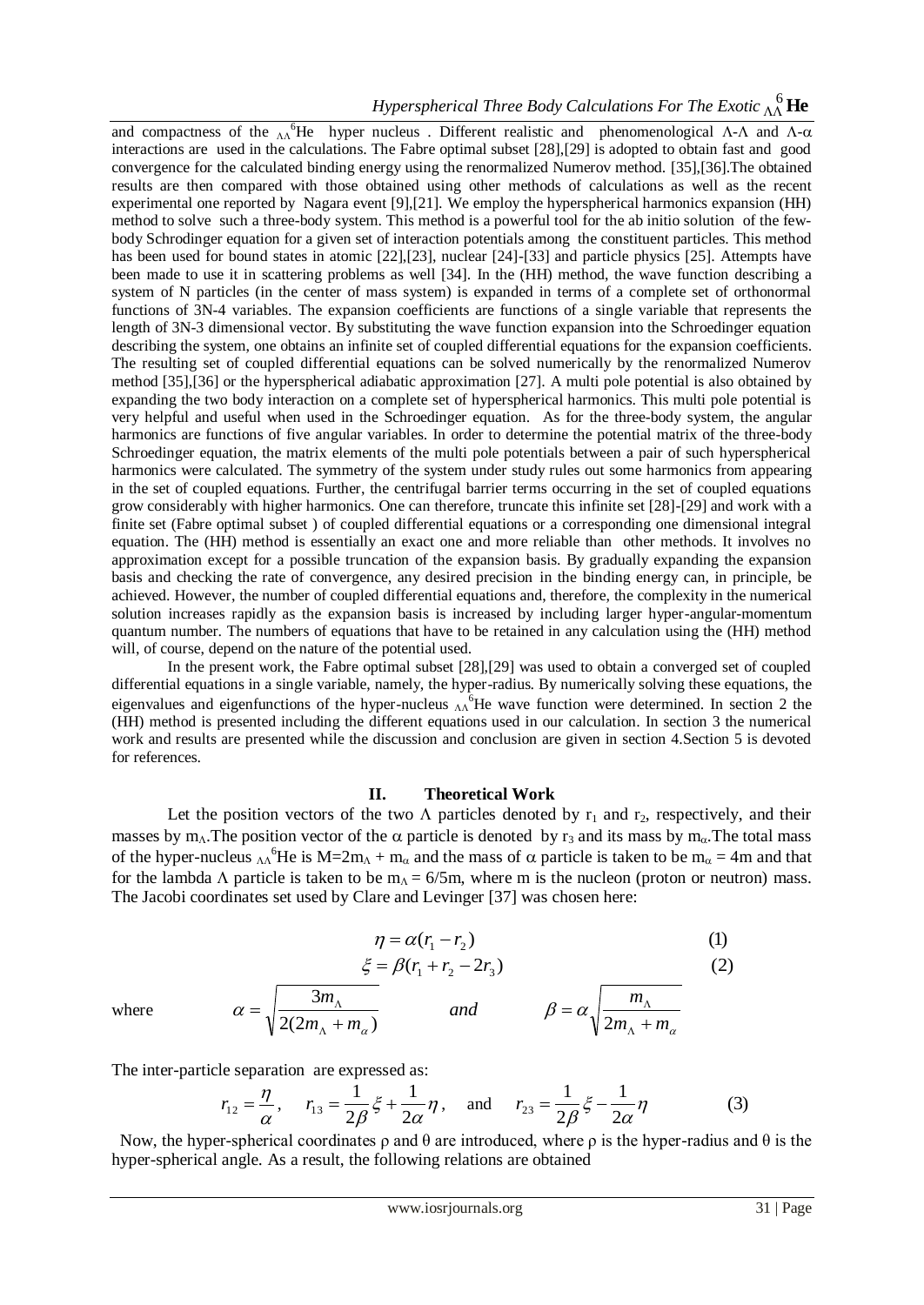Hyperspherical Three Body Calculations For The Exotic  $\Lambda\Lambda^6$  **He** 

$$
\eta = \rho \sin \theta \qquad , \qquad \xi = \rho \cos \theta \qquad , \qquad \rho^2 = \eta^2 + \xi^2 \qquad (4)
$$
  
with 
$$
\tan \theta = \frac{\eta}{\xi} \qquad (0 \le \theta \le \frac{\pi}{2}) \qquad (5)
$$

The non relativistic Schroedinger equation for the hyper-nucleus  $\Lambda$ <sup>6</sup>He, after separating out the motion of the center of mass, can be written as :

$$
\left\{\frac{-\hbar^2}{2\mu}(\nabla^2_{\eta} + \nabla^2_{\xi}) + \sum_{i \succ j} V(r_{ij}) - E\right\} \Psi(\eta, \xi) = 0 \tag{6}
$$

where  $\mu$  is chosen to be  $\mu = M/3$  and  $V(r_{ij})$  is the two-body central potential. Therefore, the Schroedinger equation for the hyper-nucleus  $\Lambda_0$ <sup>6</sup>He system expressed in terms of the hyper-spherical coordinates becomes:

$$
\left\{\frac{-\hbar^2}{2\mu}\nabla^2 + V(\rho) - E\right\}\Psi(\rho) = 0\tag{7}
$$

Expanding the wave function  $\Psi(\rho)$  on the HH basis, Y <sub>[L]</sub> ( $\Omega$ ), gives

$$
\Psi(\rho) = \rho^{\frac{-5}{2}} \sum_{[L]} Y_{[L]}(\Omega) U_{[L]}(\rho)
$$
 (8)

where  $\Omega$  is a set of 5 angular coordinates describing the position of a point at the surface of the unit hypersphere.  $U_{[L]}(\rho)$  are the renormalized hyper radial partial wave functions, [L] stands for the set of quantum numbers including spin and isospin defining the state of grand orbital L. Substituting the expansion (8) into Eq.(7), yields an infinite set of second order coupled differential equations written as:

$$
\{\frac{-\hbar^2}{\mu} \left[ \frac{d^2}{d\rho^2} - \frac{(L+2)^2 - \frac{1}{4}}{\rho^2} \right] - E\} U_{[L]}(\rho) + \sum_{[L]} \langle Y_{[L]}(\Omega) V(\rho) Y_{[L']}\rangle U_{[L']}(\rho) = 0 \tag{9}
$$

which is subsequently truncated in order to be treated numerically. This can be done by using the Fabre optimal subset [28],[29]. As a result, the infinite set of coupled equations is transformed into a finite set of coupled ones to be solved numerically. For the case of central potential, the ground state of the hyper-nucleus  $_{\Lambda\Lambda}^{6}$ He nucleus is described by even number of the grand orbital momentum L= 2K+l, due to the parity conservation. Then, the finite set of coupled equations, for orbital momentum l  $= 0$ , becomes:

$$
[T_{2K} - E]U_{2K}(\rho) + \sum_{K'} (-)^{K} V_{2K'}^{2K'}(\rho)U_{2K'}(\rho) = 0
$$
\n(10)

with the kinetic energy operator and the potential matrix elements being expressed as:

$$
T_{2K} = \frac{-\hbar^2}{\mu} \left[ \frac{d^2}{d\rho^2} - \frac{(2K+2)^2 - \frac{1}{4}}{\rho^2} \right]
$$
 (11)

and

$$
V_{2K'}^{2K'}(\rho) = \sum_{K} C_{2K'}^{2K'}(K'',0,C) V_{2K'}(\rho)
$$
 (12)

respectively. The geometrical coefficients,  $C_{2K'}^{2K'}(K'',0,C)$  $\frac{d}{K''}(K''$  $\mathcal{L}_n(K'',0,C)$ , appearing in Eq.(12) couple the set of equations with the main equation for which  $K = 0$  for each component of the central components of the two-body potentials. Explicit expressions for these coefficients are given in Ref. [28]. The multipole potentials,  $V_{2K''}(\rho)$ , given in Eq.(12) introduce the multi-poles of the central parts of the two-body potential and are expressed as :

$$
V_{2K'}(\rho) = \sum_{i>j} V_{2K'}^{ij}(\rho)
$$
\n(13)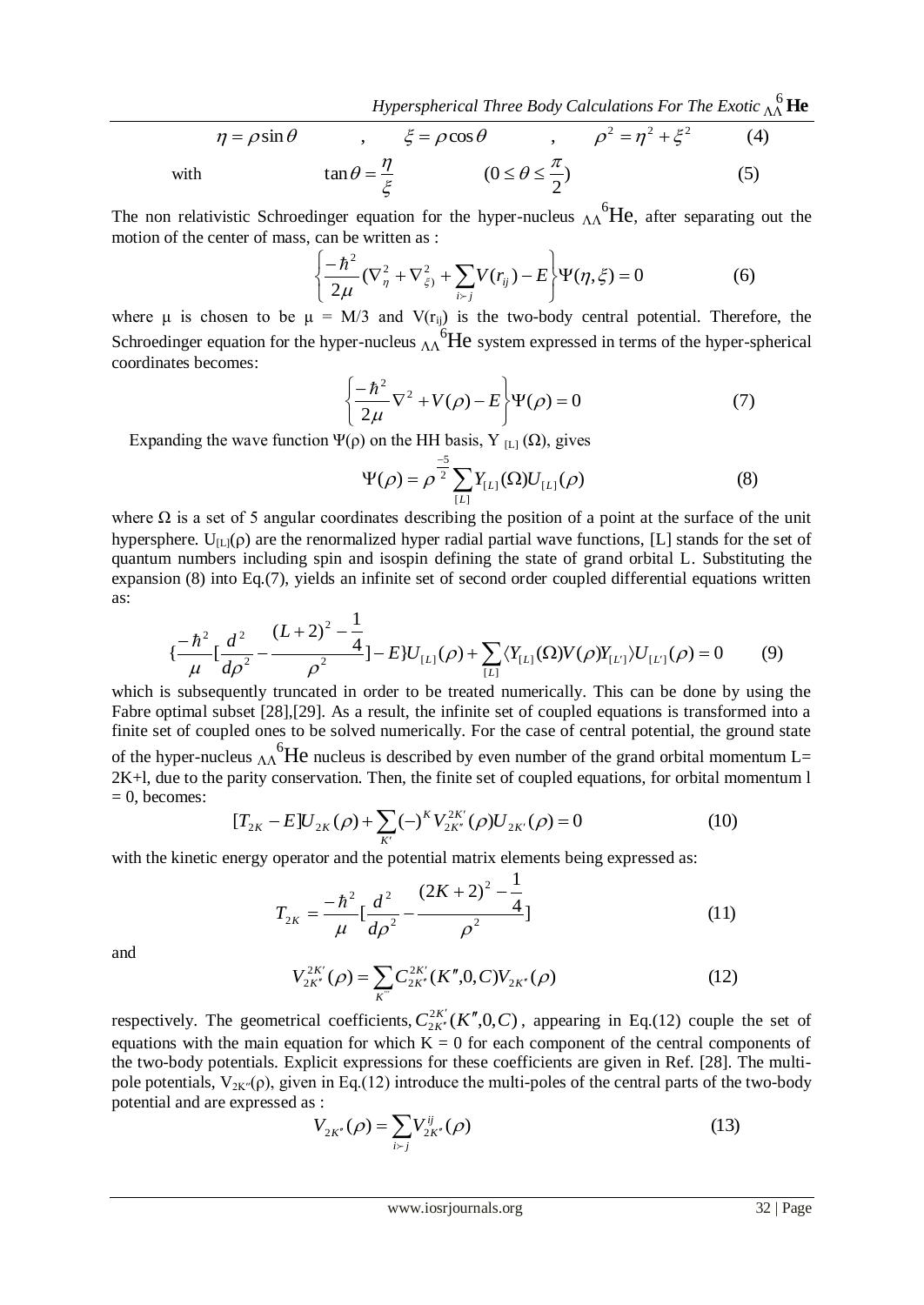Hyperspherical Three Body Calculations For The Exotic  $\Lambda\Lambda^6$  **He** 

with

$$
V_{2K}^{ij}(\rho) = \frac{16}{\pi} \int_{0}^{\infty} dx \sqrt{1 - \left(\frac{x}{\rho}\right)^2} x^2 V(x^2) {12 F_1(-K, K + 2, \frac{3}{2}, (\frac{x}{\rho})^2)}
$$
(14)

where  $V(x) = V(r_{ij})$  is the two-body potential. In the hyper-nucleus  $\Lambda \Lambda^6$ He the two body potentials refers to the  $\Lambda$ - $\Lambda$  and the  $\Lambda$ - $\alpha$  interactions. Equation (14) may be written as:

$$
V_{2K}^{ij}(\rho) = \frac{16}{\pi} \int_{0}^{1} du (1 - u^2)^{\frac{1}{2}} u^2 V(\rho u) {_{2}F_1(-K, K + 2, \frac{3}{2}, u^2)}
$$
 (15)

with  $V(\rho u) = V(r_{ii})$ , which is more useful in our numerical calculations

### **III. Numerical Calculations and Results**

In order to carry out the numerical calculations, the set of coupled differential equations represented by Eq. (10) were written in matrix form as:

$$
\left\{ \left[ I \right] \frac{d^2}{d\rho^2} + \left[ Q \right] \right\} U(\rho) = 0 \tag{16}
$$

where [I] is the unit matrix and the column vector  $U(\rho)$  contains the partial waves  $U_{2K}(\rho)$  as its components. Also the matrix element [Q] is given by:

$$
\left[\mathbf{Q}(\rho)\right] = \frac{\mu}{\hbar^2} \left\{ \mathbf{E}[\mathbf{I}] - \mathbf{V}_{\rm eff}(\rho) \right\} \tag{17}
$$

The components of the effective potential matrix is given by:

$$
V_{eff}(\rho) = V_{2K}^{2K'}(\rho) + \frac{\hbar^2}{\mu} \left[ \frac{2K(K+1) + \frac{15}{4}}{\rho^2} \right]
$$
(18)

where  $V_{2K}^{2K'}(\rho)$  is given by Eq.(12).

 The renormalized Numerov method [35],[36] was then used to solve [28]- [33] the set of coupled equations (16). In order to study the convergence of the hyper-nucleus  $\Lambda\Lambda$ <sup>6</sup>He energy eigenvalue the Fabre optimal subset [28],[29] have been used, using a different Gaussian forms of the realistic and phenomenological  $\Lambda$ - $\Lambda$  and  $\Lambda$ - $\alpha$  interactions. The convergence of  $\Lambda$ <sup>6</sup>He eigenvalue have been attained by including terms up to  $K=18$ . Therefore in studying the convergence of the hyper-nucleus  $_{AA}$ <sup>6</sup>He binding energy we have solved K coupled equations for K=1,2,......,K<sub>{max}</sub>. Also the decrease in hyper-nucleus  $\Lambda$ <sup>6</sup>He binding energy was noted by increasing the number of terms in the HH expansion of the wave function. We have solved  $K=18$  coupled equations in order to obtain the hypernucleus  $\Lambda$ <sup>6</sup>He binding energy values for the considered realistic  $\Lambda$ - $\Lambda$  and  $\Lambda$ - $\alpha$  interactions.

In calculating the binding energy of the  $\Lambda$ <sup>6</sup>He hyper nucleus we have used different types of realistic and phenomenological two body potential of Gaussian form for  $Λ$ -  $Λ$  as well as the  $Λ$ -α interactions.

**For the** Λ- α **interactions:** We have used four forms of Λ -α interactions Dalitz and Downs DI( $\rho$ DG), and DII( $\rho$ DG), Gibson et al. GI( $\rho$ DG) and GII. ( $\rho$ DG) which are obtained by folding the  $\Lambda$ –N potential into the double Gaussian form nucleon density distribution of an  $\alpha$  particle ( $\rho_{DG}$ ) and are given in table II of Reference [38].

**For the** Λ- Λ **interactions:** It is well known that experimental information concerning the two body  $Λ$ - Λ potentials could be obtained only from the Λ- Λ binding energy  $B_{ΛΛ}$  in the observed double Λ hyper nuclei,  $_{\Lambda\Lambda}$ <sup>6</sup>He, for example. On the other hand the importance for the theoretical indication for the OBE part of the  $\Lambda$ -  $\Lambda$  interactions is given by using the SU(3) invariance of the coupling constants. Therefore we have considered three different type [39]-[41] of two body Λ- Λ interactions to study the effect of these of interactions on the  $\Lambda$ <sup>6</sup>He binding energy. The first is a realistic one introduced by Singnan et al.[39] contains only attractive and repulsive parts with parameters determined by fitting the experimental value of the binding energy of the two  $\Lambda$ 's hyperons in the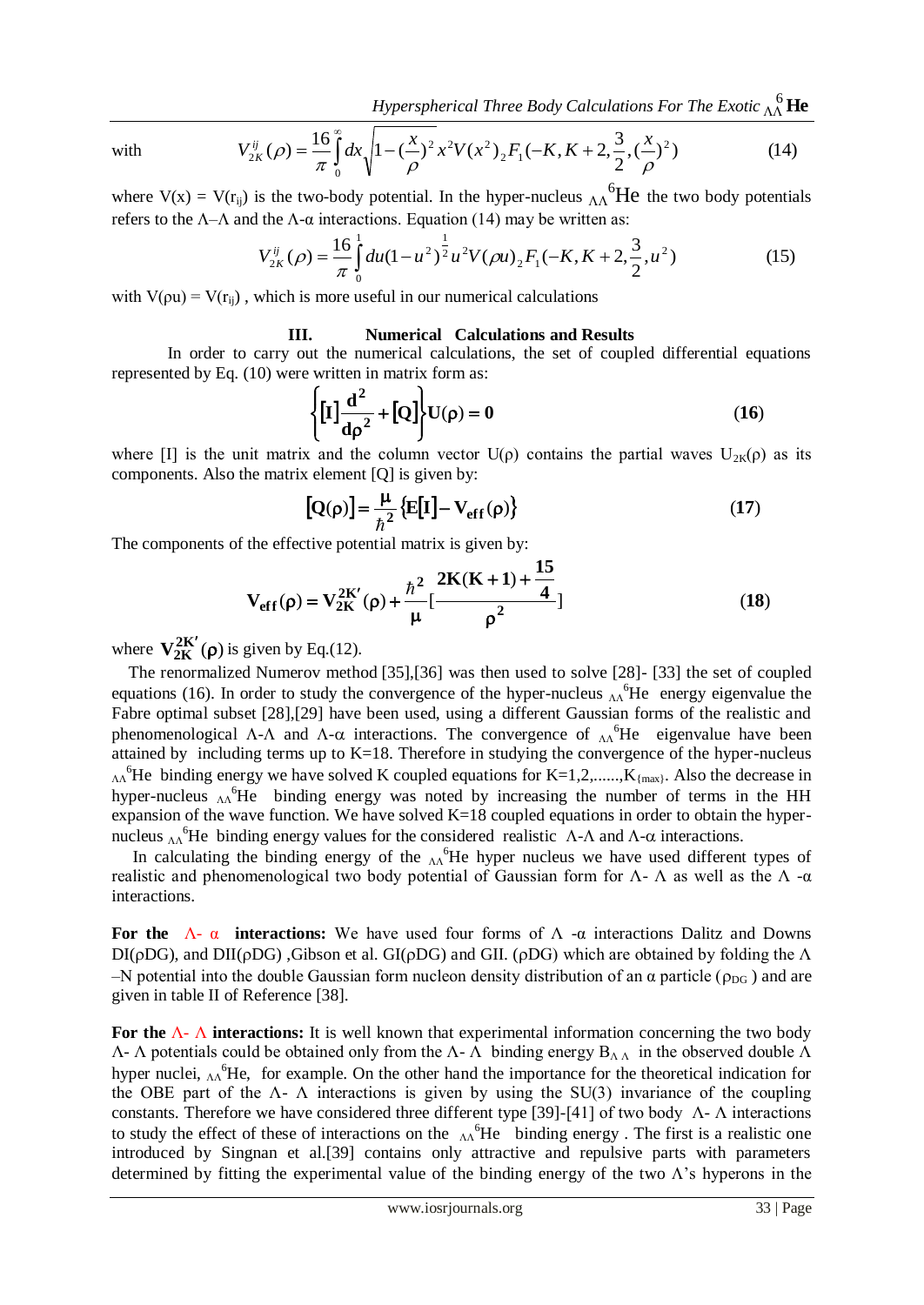$_{AA}$ <sup>6</sup>He hyper nucleus. The second one is phenomenological one proposed by Nijmegen group [41]. For the third  $\Lambda$ - $\Lambda$  interaction we have considered the soft core one suggested by Hiyama et al.[40]. All the considered types of  $\Lambda$ - $\Lambda$  interactions  $\Lambda$ <sup>6</sup>He are of Gaussian shape and given by the following relation:

$$
V^{\Lambda\Lambda}(r) = \sum_{i=1}^{6} V_i \exp(-\frac{r^2}{d_i^2})
$$

where the parameters  $V_i$  and  $d_i$  are given in table (1). Table (1)

| Potn.   |             |          | ∸        |                          | 4      |       | $\mathfrak b$            |
|---------|-------------|----------|----------|--------------------------|--------|-------|--------------------------|
| Ref[39] | $V_i$ MeV   | $-69.6$  | 165      | $\overline{\phantom{0}}$ |        |       | $\overline{\phantom{a}}$ |
|         | Fm<br>$d_i$ | 1.04     | 0.6      |                          |        |       |                          |
| Ref[40] | $V_i$ MeV   | $-8.967$ | $-226.8$ | 880.7                    |        |       |                          |
|         | Fm<br>$d_i$ | 1.5      | 0.9      | 0.5                      |        |       |                          |
| Ref[41] | $V_i$ MeV   | $-21.34$ | $-187.0$ | 10850                    | 0.1932 | 32.17 | 2035                     |
|         | Fm<br>$d_i$ | 1.342    | 0777     | 035                      | 1.342  | 0777  | 035                      |

Table (1). Parameters for the different types of Gaussian shape  $\Lambda$ - $\Lambda$  interactions

In our study we have calculated  $\Lambda$ -  $\Lambda$  binding energy  $B_{\Lambda \Lambda}$  in double  $\Lambda$  hyper nuclei,  $\Lambda$ <sup>6</sup>He for the different types of the  $\Lambda$ - $\Lambda$  and  $\Lambda$ - $\alpha$  interactions. In order to get confidence in our calculations we compare our obtained results with those calculated using other methods of calculations such as Faddeev, variational calculations. In table (2) we present the calculated binding energy  $B_{\Lambda\Lambda}$  in double  $Λ$  hyper nucleus,  $Λ<sup>6</sup>$ He for the different types of the Λ-Λ and Λ-α interactions considered. In table (3) a comparison is presented between our results and other methods of calculations.

. Table (2)

| $\Lambda$ - $\alpha$ [38]<br>$\Lambda$ - $\Lambda$ | $DI(\rho DG)$ | $DII(\rho DG)$ | $GI(\rho DG)$ | $GII(\rho DG)$ | Exp.[9] |
|----------------------------------------------------|---------------|----------------|---------------|----------------|---------|
| Singnan [40]                                       | 7.790         | 7.063          | 7.791         | 6.852          |         |
| Hiyama [41]                                        | 7.636         | 7.635          | 7.636         | 7.638          | 7.620   |
| Nijmeg. $[42]$                                     | 7.264         | 8.081          | 7.264         | 7.225          |         |

Table (2) Calculated binding energy  $B_{\Lambda \Lambda}$  (MeV) in double  $\Lambda$  hyper nucleus,  $\Lambda^6$ He for different types of the  $\Lambda$ - $\Lambda$  and  $\Lambda$ - $\alpha$  interactions

Table (3)

| <b>Methods</b>              | $B_{\Lambda\Lambda}$ (MeV) | <b>Methods</b>           | $B_{\Lambda\Lambda}$ (MeV) |
|-----------------------------|----------------------------|--------------------------|----------------------------|
| HH [ 27]                    | 10.894                     | G Matrix <sup>[43]</sup> | 9.500                      |
| Faddeev [11]                | 11.123                     | Present                  | 7.636                      |
| Variational <sup>[41]</sup> | 9,800                      | Experiment.[9]           | 7.620                      |

Table (3) The  $B_{\Lambda \Lambda}$  (MeV) in double  $\Lambda$  hyper nucleus,  $\Lambda$ <sup>6</sup>He calculated with different methods is listed and compared with the present as experimental one

## **IV. Discussion and Conclusions**

In calculating the binding energy  $B_{\Lambda \Lambda}$  of the double  $\Lambda$  hyper nucleus,  $\Lambda \Lambda$ <sup>6</sup>He we have applied the exact hyperspherical (HH) method which is a powerful and reliable method of three and many body calculations. In order to get a good and fast convergence of the binding energy ,Fabre optimal subset [28],[29] has been used in solving a finite set of coupled differential equations. Different types of realistic and phenomenological the  $\Lambda$ - $\Lambda$  and  $\Lambda$ - $\alpha$  interactions have been considered to study the properties of the  $h_A$ <sup>6</sup>He hyper nucleus and the effect of using various interactions on these properties. Solving up to  $K_{max} = 18$  coupled equations we have obtained for the binding energy  $B_{\Lambda}$  Λ values which are in good agreement with the recent experimental one (7.62 MeV ) reported by Nagara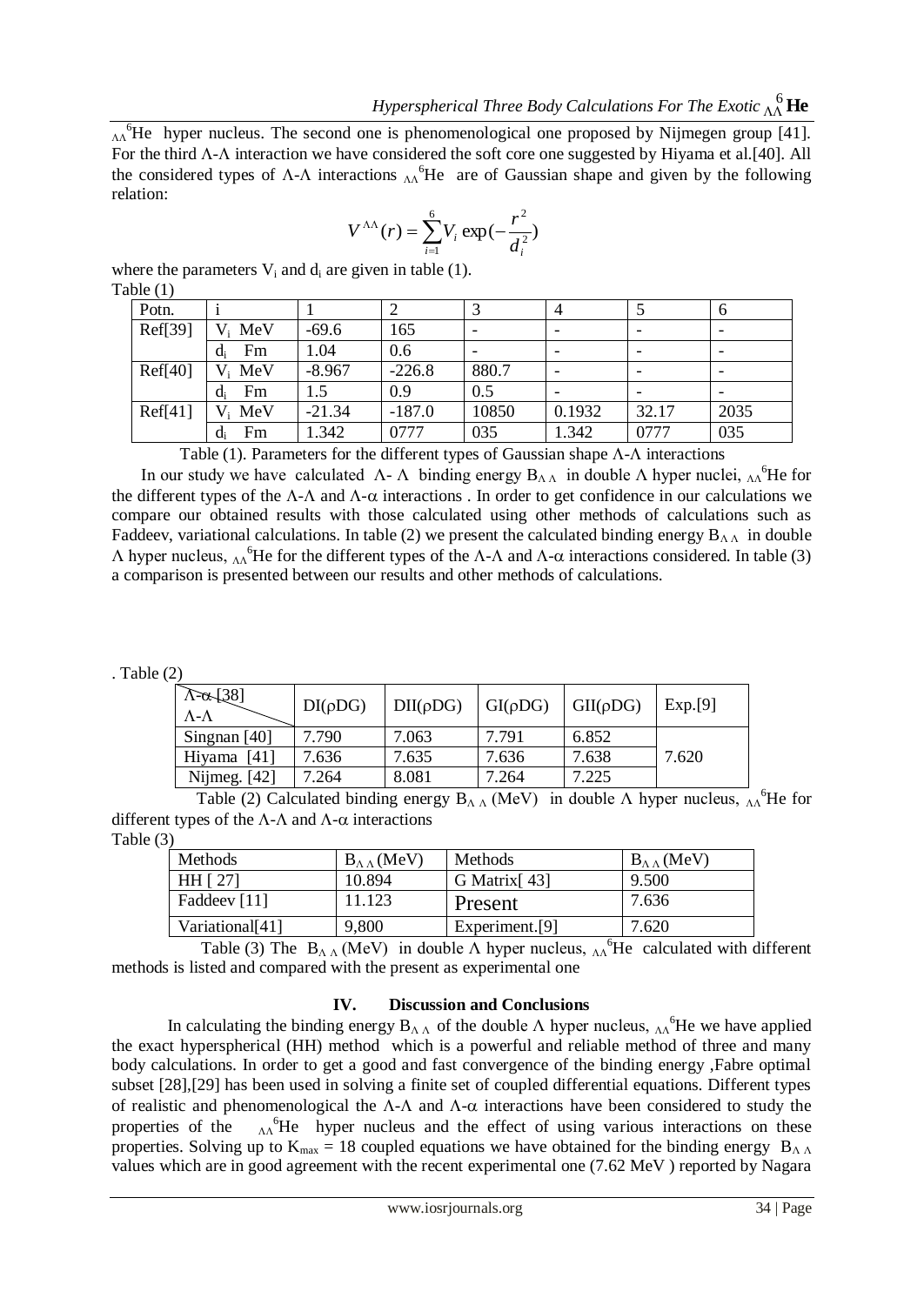[9].Our calculated binding energy  $B_{\Lambda}$  for the  $\Lambda$ <sup>6</sup>He hyper nucleus are presented in table (1) for the considered types of realistic and phenomenological the  $\Lambda$ - $\Lambda$  and  $\Lambda$ - $\alpha$  interactions. It is shown form table (1) that our results are in good agreement with the experiment for all types of  $\Lambda$ - $\Lambda$  interactions considered, specially for those calculated using soft core  $\Lambda$ - $\Lambda$  interactions suggested by Hiyama et al.[40]. It is also shown from table (1) that the binding energy  $B_{\Lambda}$  for the  $\Lambda$ <sup>6</sup>He hyper nucleus are not affected by using various types of  $\Lambda$ - $\alpha$  interactions [39]. In order to get confidence in our method of calculations we present in table (2) a comparison of our results with those calculated with other methods such as Faddeev [11 ], variational [ 40 ], G matrix [41], and even HH [ 27 ] methods .It is shown form table (2) that our results are more accurate and in good agreement with the recent experiment than those calculated with these methods. The first four partial hyperradial waves of the  $_{\Lambda\Lambda}$ <sup>6</sup>He hyper nucleus are given in Fig.(1), Fig(2), and Fig(3) for the different types of  $\Lambda$ - $\Lambda$  interactions considered. As a matter of fact the figures indicate the fairly weak strength of the  $\Lambda$ - $\Lambda$  potentials compared with the  $A-N$  interaction and agree with the new report about the fairly weak binding value of the  $\Lambda$ <sup>6</sup>He hyper nucleus and also the suggestion that no  $\Lambda$ - $\Lambda$  bound state is found.

Finally we conclude that in reviewing the current status of the  $\Lambda\Lambda$ <sup>6</sup>He hyper nucleus we have obtained  $B_{\Lambda\Lambda}$  binding energy values ( $B_{\Lambda\Lambda}$ = 7.636 MeV) in good agreement with the recent reported experimental one ( $B_{AA} = 7.620$  MeV). We also conclude that the  $A_A^6$ He hyper nucleus is loosely bound nucleus due to the weak strength of the  $\Lambda$ - $\Lambda$  potentials compared with the  $\Lambda$ -N one, a result which is confirmed and supported by the recent Nagara report [9].

#### **References**

- [1]. Chrien RE (1988), .Studies of hypernuclei by associated production. Nucl. Phys. A 478:705-712
- Pile PH et al. (1991).[Study of hypernuclei by associated production.](http://prl.aps.org/abstract/PRL/v66/i20/p2585_1) Phys. Rev. Lett. 66: 2585-2588.
- [3]. Hasegawa Tet al.(1996[\).Spectroscopic study of](http://prc.aps.org/abstract/PRC/v53/i3/p1210_1)  $\Lambda^{10}$ B,  $\Lambda^{12}$ C,  $\Lambda^{28}$ Si,  $\Lambda^{89}$ Y,  $\Lambda^{13}$ La, and  $\Lambda^{208}$ Pb by the (π<sup>+</sup>,K<sup>+</sup>) reaction. Phys. Rev. C 53: 1210-1220
- [4]. M. Danysz et al. (1963).The identification of a double hyper fragment. Nucl. Phys. 49:121-132
- [5]. Prowse DJ (1966).  $\Lambda\Lambda$ He<sup>6</sup> Double Hyper fragment. Phys. Rev. Lett. 17: 782-785
- [6]. Dalitz RH, Davis DH, Fowler PH, Montwill A, Poriewski J, Zakrzewski JA (1989). The identified  $\Lambda$   $\Lambda$  hypernuclei and the predicted H-particle. Proc. R. Soc. (London), Ser. A426 :1-17.
- [7]. S. Aoki et al. (1991). [Direct Observation of Sequential Weak Decay of a Double Hypernucleus.](http://ptp.ipap.jp/cgi-bin/getarticle?magazine=PTP&volume=85&number=6&page=1287-1298) Prog. Theor. Phys.85: 1287-1298.
- [8]. Franklin GB (1995[\).Double Lambda hypernuclei.](http://www.sciencedirect.com/science/article/pii/0375947494005482) Nucl. Phys. A585 :83-90.
- [9]. Takahashi H et al.(2001). Observation of a <sub>ΛΛ</sub><sup>6</sup>He Double Hypernucleus., Phys. Rev. Lett. 87: 212502.
- [10].

Filikhin I, Gal A (2002), [Light ΛΛ hypernuclei and the onset of stability for](http://prc.aps.org/abstract/PRC/v65/i4/e041001) *ΛΞ* hypernuclei Phys. Rev. C 65 :041001- 041001(R). [11]. Filikhin I, Gal A, Suslov VM (2004).Cluster models of <sup>6</sup>ΛΛHe and <sup>9</sup>ΛBe hypernuclei. Nucl. Phys. A 743:194-207.

- [12]. Rijken ThA, Stoks VG J, Yamamoto Y (1999)[. Soft-core hyperon-nucleon potentials](http://prc.aps.org/abstract/PRC/v59/i1/p21_1) .Phys. Rev. C 59 : 21-40.
- 
- [13]. Stoks VG J, Rijken ThA (1999). [Soft-core baryon-baryon potentials for the](http://prc.aps.org/abstract/PRC/v59/i6/p3009_1) complete baryon octet. Phys. Rev. C 59: 3009-3020 [14]. Hivama E. Kamimura M. Motoba T. Yamada T. Yamamoto Y (2002). Four-body cluster struct [14]. Hiyama E, Kamimura M, Motoba T ,Yamada T, Yamamoto Y (2002[\).Four-body cluster structure of](http://prc.aps.org/abstract/PRC/v66/i2/e024007) *A*=7–10 double-Λ hypernuclei. Phys. Rev. C66: 024007-19.
- [15]. Filikhin I, Gal A, Suslov VM (2004). Cluster models of <sup>6</sup>*ΛΛ*He and <sup>9</sup>*A*Be hypernuclei cl. Phys. A 743:194-207.
- [16]. Nemura H, Shinmura S, Akaishi Y, Myint KS(2005)..Full-coupled channel approach to *S*=−2*s*-shell hypernuclear systems., Nucl. Phys. A 754 :110-114.
- [17]. Fujiwara Y, Kohno M, Miyagawa K, Suzuki Y, Sparenberg JM (2004[\).Faddeev calculation of](http://prc.aps.org/abstract/PRC/v70/i3/e037001) ΔA<sup>6</sup>He using SU<sub>6</sub> quark-model [baryon-baryon interactions](http://prc.aps.org/abstract/PRC/v70/i3/e037001) Phys. Rev. C 70:037001- 037004
- [18]. Hong S, Fang Y, Hiroshi T (2006). Double Hypernuclei in Relativistic Mean Field Theory. Prog.Theor. Phys**.** 115(2): 325-335.
- [19]. Arai A, Oka M, Yasui (2008).S .Λ \* -Hypernuclei in Phenomenological Nuclear Forces, Prog. Theor. Phys. 119 (1): 103 115
- [20]. Hiyama K, Kamimura M, Yamamoto Y, Motoba M , Rijken ThA (2010). S = −2 Hypernuclear Structure. Prog. Theor. Phys.Supl.185:152-196
- [21]. Tomofumi Nagae, (2010), Experimental Progress in Hypernuclear Physics Prog. Theor. Phys.Supl.185: 299-314.
- [22]. Ballot JL, Navarro J (1975).Hyperspherical formalism applied to He-like atoms.J. Phys. B8: 172-178.
- [23]. Khan MD A,. Datta S K , Das TK (1999). Computation of Raynal-Revai coefficients for the hyperspherical approach to a threebody system. Fizika B (Zagreb) 8: 469-482.
- [24]. Das TK, Coelho HT, Fabre de la Ripelle M (1982[\).Contribution of three-body force to the trinucleon problem by an essentially](http://prc.aps.org/abstract/PRC/v26/i5/p2288_1)  [exact calculation.](http://prc.aps.org/abstract/PRC/v26/i5/p2288_1) Phys. Rev. C 26: 2288-2300.
- [25]. Barnea N, Novoselsky A (1997[\).Construction of Hyperspherical Functions Symmetrized with Respect to the Orthogonal and the](http://www.sciencedirect.com/science/article/pii/S0003491697956736)  [SymmetricGroups.](http://www.sciencedirect.com/science/article/pii/S0003491697956736) Ann. Phys.( NY) 256: 192-225
- [26]. Khan MD A, Das TK (2000).Investigation of Exotic ΛΛ<sup>6</sup>He Hypernuclei by the Hyperspherical Three-Body Method Fizika B (Zagreb) 9(2):55-74
- [27]. Khan MD A and Das TK (2001).Investigation of Λ Λ Dynamics and Effective Λ N Interaction. Fizika B (Zagreb) 10 (2):83-102
- [28]. Ballot JL ,Fabre de La Ripelle M (1980). Application of the Hyperspherical Formalism to the Trinucleon Bound State Problem. Ann. Phys. **127:** 62- 125 .
- [29]. Osman A, Zaky M, Allam MA (1991). Hyperspherical Treatment of the Three Nucleon System with Soft Core Potentials. Hadronic Journal. **14**: 49-77.
- [30]. Osman A, Allam MA (1995) .Investigation of Hypertriton properties using spin dependent NN and ΛN potentials. Nucl. Science. Jour. **32:** 281-289 .